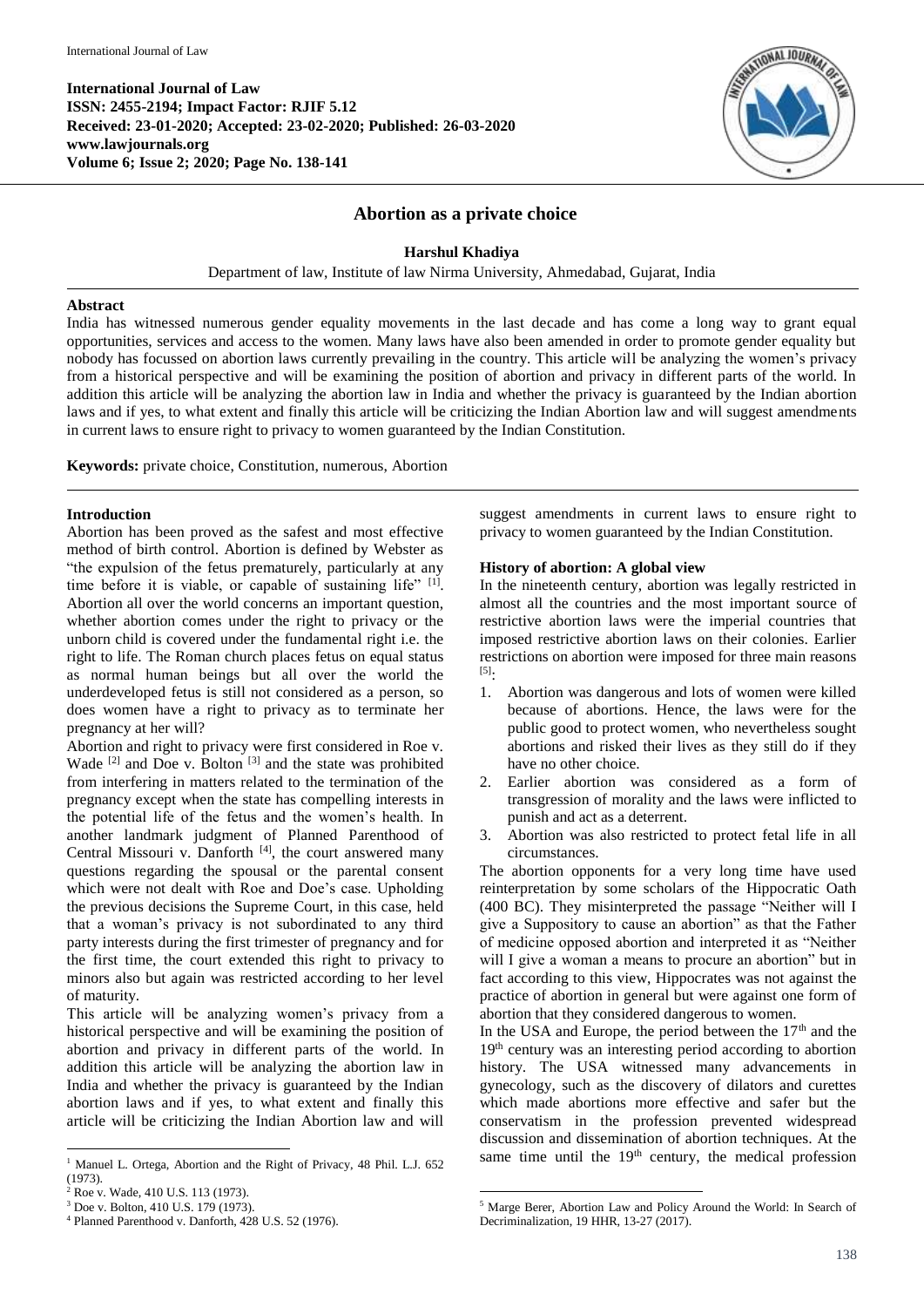responded to the abortion requests and the culture of abortion flourished. Abortionists freely advertised their willingness to treat female problems and pills that would terminate the pregnancy. In England, during Queen Victoria's reign abortion at any stage of pregnancy was criminalized under Person Act 1861 and by the 1870s, all states of the USA also criminalized abortion. In India, the penal code and code of criminal procedure with their origins from the British offenses made abortion a punishable crime till the  $1960s^{[6]}$ .

### **The Road towards decriminalizing abortion**

Many countries in the  $19<sup>th</sup>$  Century legalized abortions by express statutory provisions and some countries legalized through judicial proceedings. Most populated countries like the People's Republic of China, India, the Soviet Union, and Japan at that time legalized abortion through statutory provisions. The People's Republic of China provided abortion but was very restrictive in the year 1954, owing to the growing concerns about women's health and privacy, the restrictions were extensively liberalized in 1957 and at present after huge discussions and deliberations on the topic, China provides abortion free of restrictions such as age, number of children and most importantly without any approval procedures ensuring right to privacy and upholding human rights to the full extent [7].

In Russia, abortion laws have been fluctuating since the early 90s with the change in political heads of the state. Before 19<sup>th</sup> century abortion in Russia was not allowed even for medical reasons then in the 1920s, abortion was allowed if it is performed by doctors in hospitals. After some years when Stalin took over from Lenin, abortions were again prohibited with one exception that it will only be provided if continued pregnancy would pose a serious danger to the mother. Again in 1954 and 1955, a decree was passed allowing abortions if done under the guidance of qualified medical practitioners and it was done in order to give women a choice to make decisions of her personal life. But again under Vladimir Putin, abortion was restricted and the grounds on which the abortion can be done were drastically reduced and in January 2016, a bill to "rule out the uncontrolled use of pharmaceutical drugs destined for termination of pregnancy"<sup>[8]</sup>, as a direct result it could have banned retail sales and would have limited the organizations providing abortion pills. But this bill was summarily rejected because of the strong public protest.

India since the date of inception of the constitution has granted women special status and has always protected the dignity of women through constitutional provisions. India with respect to abortion pioneered in legalising induced abortion by passing a Medical Termination of Pregnancy (MTP) Act of 1971, legalising abortion if women carry a risk of injury, endangers her mental health, have resulted because of contraceptive failure or from rape and was permitted up to 20 weeks without any spousal consent in case of married woman. As per the records of the ministry of health and family welfare, in 1996-97 about 4.6 lakh MTPs were performed in the country. Against that, an

**.** 

estimated "6.7 million abortions per year are performed in other than registered and government recognized institutions, often by untrained persons in unhygienic conditions"<sup>[9]</sup>. In India though a very liberal abortion law was passed in 1971, it has been implemented in a very unorganized and poor manner.

## **Origin of privacy: Judicial interpretation**

Unlike the other countries, the USA legalized abortion through judicial proceedings and right to privacy in abortion was first discussed in the USA and some major issues were raised in some cases discussed below:

- **1) Griswold v. Connecticut [10] -** In this case, a Connecticut statute that prohibited the dissemination of contraceptives and any information related to it, was challenged. The Supreme Court held this statute unconstitutional and announced that marital relationship lies within the zone of privacy which is guaranteed by First, Third, Fourth, Fifth and Ninth Amendments and Justice Douglas who wrote the judgment argued that these amendments establish "zones of privacy" that the government also has the duty to protect [11].
- **2) Eisenstadt v. Baird [12] -** In this case the court extending the judgment of Griswold held that a state cannot restrict an unmarried woman from obtaining contraceptives. The rationale was that "the right to privacy means the right of an individual, married or single, to be free from unwanted state interference into matters to decide, whether to bear or beget a child" [13]. Thus it was held that any individual, married or single has the right of privacy to obtain contraceptives without any governmental interference.
- **3) Roe v. Wade [14] -** this case is considered as the landmark judgment in the history of abortion which established that right to personal privacy of an individual is guaranteed under First Amendment as opined in Stanley v. Georgia<sup>[15]</sup>, in the Fourth and Fifth Amendments, in the Ninth Amendment and also in the Fourteenth Amendment as discussed in Meyer v. Nebraska<sup>[16]</sup>. The appellant Roe instituted this action to declare Texas Abortion Statute unconstitutional which prohibits abortion except when the life of the women is in danger. The appellant was an unmarried and pregnant lady, who was denied abortion on the ground that it didn't possess a danger to her life. She claimed that this statute is unconstitutional because it infringes her right to personal privacy as guaranteed in First, Fourth, Ninth and Fourteenth amendment. And also she claimed that it is violating the judgment of Eisenstadt's case wherein it was held that the government is not allowed to interfere in the woman's decision whether to bear or beget a child. The Supreme Court, in this case, ruled that a woman's right to privacy encompassed her decision whether to terminate her pregnancy but did not

**.** 

<sup>6</sup> Siddhivinayak S Hirve, Abortion Law, Policy and Services in India: A Critical Review, Reprod. Health Matters, 114-121 (2004).

<sup>7</sup> Manuel L. Ortega, Abortion and the Right of Privacy, 48 Phil. L.J. 652 (1973).

<sup>8</sup> Marge Berer, Abortion Law and Policy Around the World: In Search of Decriminalization, 19 HHR, 13-27 (2017).

<sup>9</sup> Leela Visaria "et al." Abortion in India: Emerging Issues from Qualitative Studies, 39 EPW. 46, 5044-5052 (2004).

<sup>&</sup>lt;sup>10</sup> Griswold v. Connecticut 381 U.S. 479 (1965).

<sup>&</sup>lt;sup>11</sup> ABORTION AND PRIVACY, Shmoop (Nov 16, 2019, 10:15), https://www.shmoop.com/right-to-privacy/abortion-privacy.html <sup>12</sup> Eisenstadt v. Baird 405 U.S. 438 (1972).

<sup>13</sup> Id. at 11

<sup>&</sup>lt;sup>14</sup> Roe v. Wade, 410 U.S. 113 (1973).

<sup>15</sup> Stanley v. Georgia, 394 U.S. 557 (1969).

<sup>16</sup> Meyer v. Nebraska, 262 U.S. 390 (1923).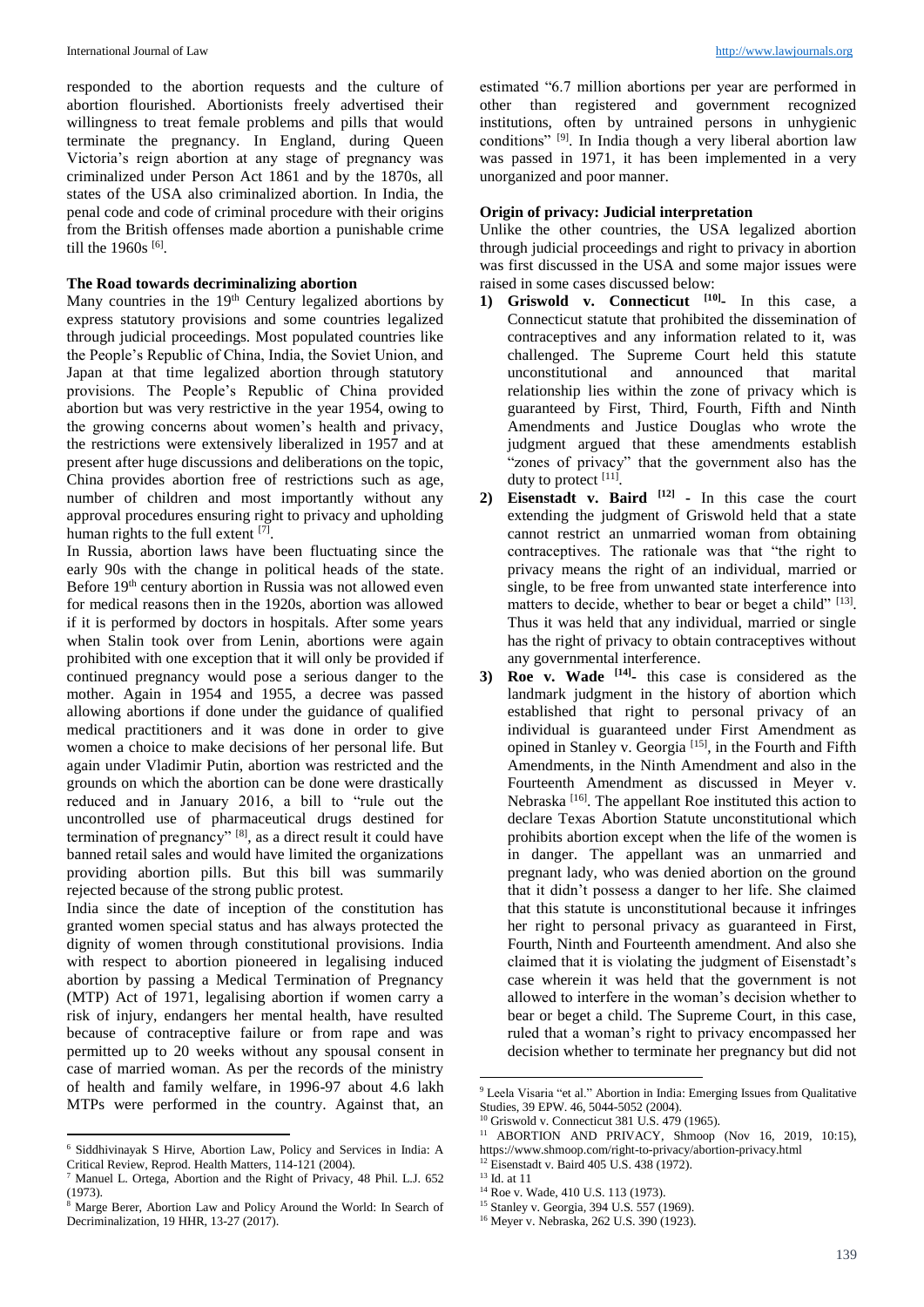made it an absolute right and announced that the state may have a compelling interest in the mother's health and the fetal life. Now the question was when this compelling interest would come into picture, addressing this issue the court adopted first trimester rule and laid down that during the first trimester of pregnancy it is an absolute right of woman to decide whether to terminate pregnancy or not, while in the second trimester government can interfere if maternal health is at risk and during the last trimester if the fetus reaches viability. After this case, many states altered abortion laws and made abortion easily accessible during the first trimester without any interference.

- **4) Planned Parenthood of Central Missouri v. Danforth [17] -** Although Roe and Doe's case were landmark judgments in the abortion and privacy history there were some questions that were not answered in Roe and Doe of which the most important was, competing spousal and parental interests in the pregnancy. In this case, the court held that "if the state had no interest in the first trimester of the pregnancy then it cannot delegate to any other third party also" and hence it struck down the Missouri statute which required parental or spousal consent for abortion. While deciding the matter in this case, the court also held that in between the competing interest of women's right of privacy and husband's paternal interest, "the balance will always favor the women's right to privacy". In this case, for the first time, the right to privacy was extended to minors with one exception that her decision will be subjected to her level of maturity.
- **5) Bellotti v. Baird [18] -** In this case, the Bellotti court upheld a Massachusetts statute that required parental consent because court was of the view that an unmarried pregnant minor may lack mature judgment but unlike the Danforth statute, the Massachusetts statute provided a provision that if a parent withheld consent to a daughter's abortion, the daughter can file a petition in the court to set aside parental refusal. In this case, that court laid down that though minors too have a qualified right to privacy but at the same time, the compelling state interest in the well-being of the minor citizens is also justified.

#### **Abortion and Privacy: India's Scenario**

India has always considered abortion as an important public health issue because more or less it is negatively associated with the social, economic and health of both women and family. Since the  $19<sup>th</sup>$  century, India has been struggling to decide that whose side is stronger, the mother's right to choice or the unborn child's right to life. So as far as India is concerned, there are many statues, which deal with abortion. Section 312 of the Indian Penal Code, 1860 makes miscarriage punishable.

312. "Any person who voluntarily cause any woman with child to miscarry, shall, if such miscarriage be not caused in good faith for the purpose of saving the life of the woman, shall be provided with the punishment of imprisonment of either description for a term which may extend to three years, or with fine, or with both; and, if the woman be quick with child, shall be punished with imprisonment of either

**.** 

description for a term which may extend to seven years, and shall also be liable to fine"  $[19]$ .

This section punishes any person who causes the miscarriage to women and an explanation to this section clarifies that even the women carrying the child are also deprived of this right under section 312. On one hand, this section tends to protect the right to motherhood in the best possible manner but on the other hand, it deprives women of the right to choose, whether to bear or beget a child. Although this law is very restrictive to the liberty of women but is not as cruel as it appears because Section 312 of Indian Penal Code, 1860 allows abortion if done in good faith for the sole purpose of saving the life of the women. Then in 1971 further extension was given to the right of abortion by the enactment of Medical Termination of Pregnancy Act, 1971. This act was introduced because the pregnancy law in the Indian Penal Code was enacted about a century ago and was a very restrictive law that resulted in the breach of this law in large numbers all over the country. Section 3 of the Medical Termination of Pregnancy Act, 1971 says that pregnancy can be terminated, if a woman seeking abortion is up to 12 weeks pregnant then she may abort with the approval of one "registered medical practitioner" and if a woman is between 12 to 20 weeks pregnant may abort only after the approval of two medical practitioners and medical practitioners will allow only if:

- 1. the pregnancy is continued it could have caused danger to the woman's life; or
- 2. If the child were born, there was a substantial risk that the child would have suffer from such physical or mental abnormalities as to be seriously handicapped. "Explanation 1.-if the pregnancy caused was because of rape, the anguish caused by such pregnancy shall be presumed to constitute a grave injury to the mental health of the pregnant woman. Explanation 2.-When the pregnancy so cause was because of the failure of any device or method used by any "married" woman or her husband for the purpose of controlling the number of children, the anguish caused by such unwanted pregnancy will be presumed as a grave injury to the mental health of the pregnant woman" [20].

But the fundamental question of the right to privacy was still in question. In the case of Gobind v. State of M.P. <sup>[21]</sup>, the court opined that privacy interest must be placed with respect to other rights and held that the right to privacy must include the personal choice of inter alia marriage, motherhood, procreation and child-rearing. In another Landmark judgment of Justice K.S. Puttaswamy v. Union of India, the nine-judge bench held that privacy is not only guaranteed under life and personal liberty in article 21 of the Indian Constitution but is also implicit in other facets of freedom and is guaranteed by the Fundamental rights mentioned in Part III of the Indian Constitution.

Finally in the year 2009, the Supreme Court in the case of Suchita Srivastava v. Chandigarh Administration [22] incorporated that the right of the woman to make reproductive choices falls within the ambit of personal liberty under article 21 and held that reproductive choices include right to exercise whether to procreate or to abstain from procreating thus making it amply clear that the choice

**.** 

<sup>17</sup> Planned Parenthood v. Danforth, 428 U.S. 52 (1976).

<sup>18</sup> Bellotti v. Baird, 428 U.S. 132 (1976).

<sup>19</sup> S. 312, Indian Penal Code, 1860

<sup>20</sup> S.3, Medical Termination of Pregnancy Act, 1971.

 $21$  Gobind v. State of M.P., (1975) 2 SCC 148 (India).

<sup>22</sup> Suchita Srivastava v. Chandigarh Administration, (2009) 9 SCC 1(India).